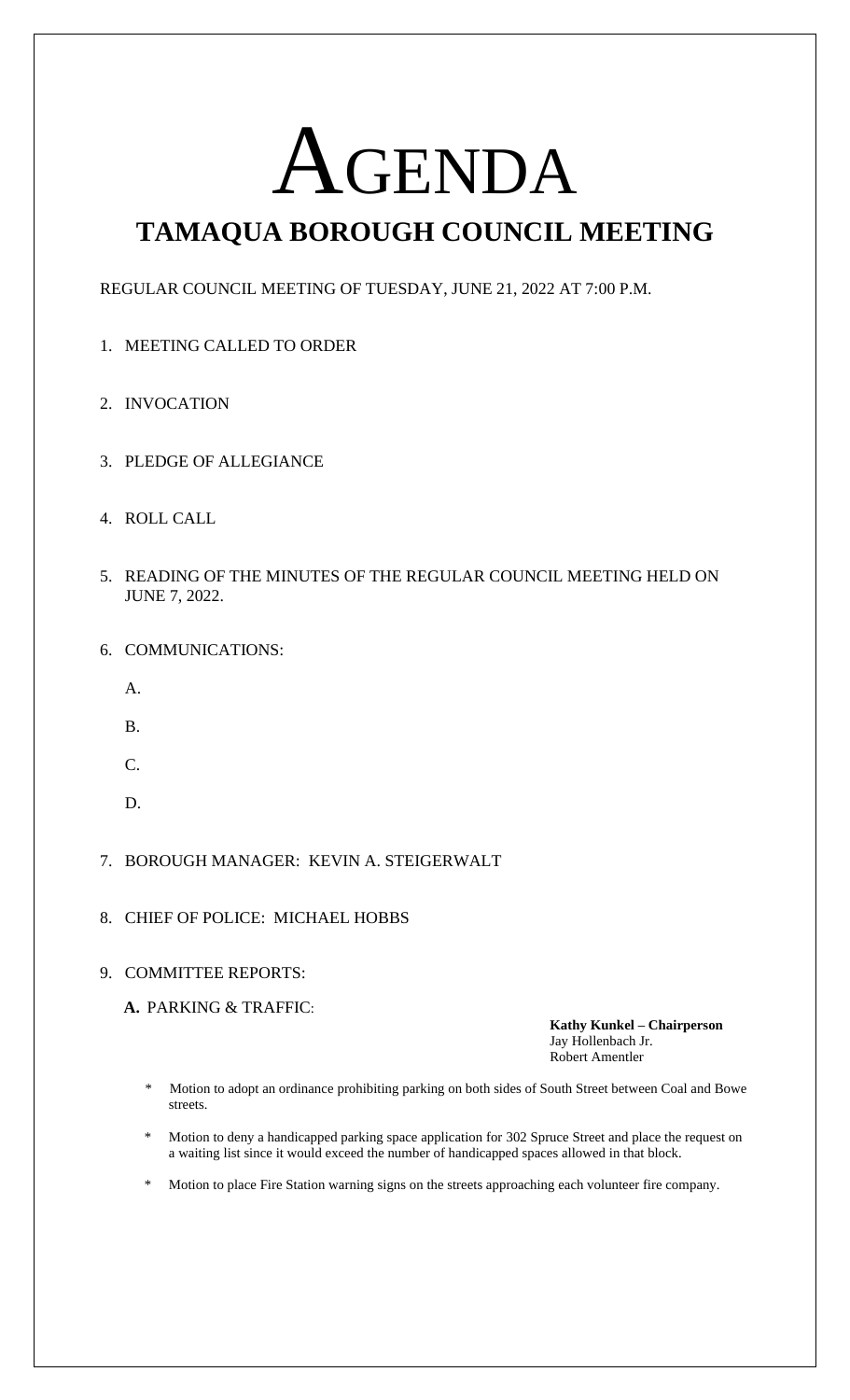#### **B.** NEIGHBORHOODS, DOWNTOWN & HISTORIC DISTRICT:

**Jay Hollenbach Jr.– Chairperson** Kathy Kunkel Mary Linkevich

- \* Motion to approve a Certificate of Appropriateness for replacement of a roof at 398 West Cottage Avenue.
- \* Motion to approve a Certificate of Appropriateness to construct a retaining wall, fence and off-street parking at 114 North Lehigh Street.
- Motion to approve a Certificate of Appropriateness to eliminate a window and install a door at 228 High Street.
- Motion to approve a Certificate of Appropriateness for replacement of the front and rear doors and a transom window at 256 West Cottage Avenue.

#### **C.** RECREATION & YOUTH:

**Mary Linkevich – Chairperson** Ritchie Linkhorst Kathy Kunkel

Motion to approve a 2023 Owl Creek Reservoir Commission Rental Agreement.

#### **D.** FINANCE, WAGE & SALARY:

Ron Bowman **– Chairperson** Jay Hollenbach Jr. Ritchie Linkhorst

 \* Motion to approve the permanent transfer of Ernie Shilko to the Street Maintenance/Sweeper Operator position.

#### 10. MAYOR'S REPORT:

Mayor Nathan Gerace

#### 11. ANYONE FROM THE FLOOR WISHING TO ADDRESS COUNCIL?

#### 12. BOROUGH SOLICITOR: ANTHONY ODORIZZI

\* Amendment to ESRP Regional Zoning Ordinance

#### 13. REPORTS:

- A. FIRE CHIEF
- B. CODE ENFORCEMENT AND ZONING OFFICER
- C. CHIEF OF POLICE
- D. TAX COLLECTOR
- E. TREASURER
- F. BOARD OF HEALTH

#### 14. UNFINISHED BUSINESS

#### 15. BILLS AND CLAIMS

16. NEW BUSINESS